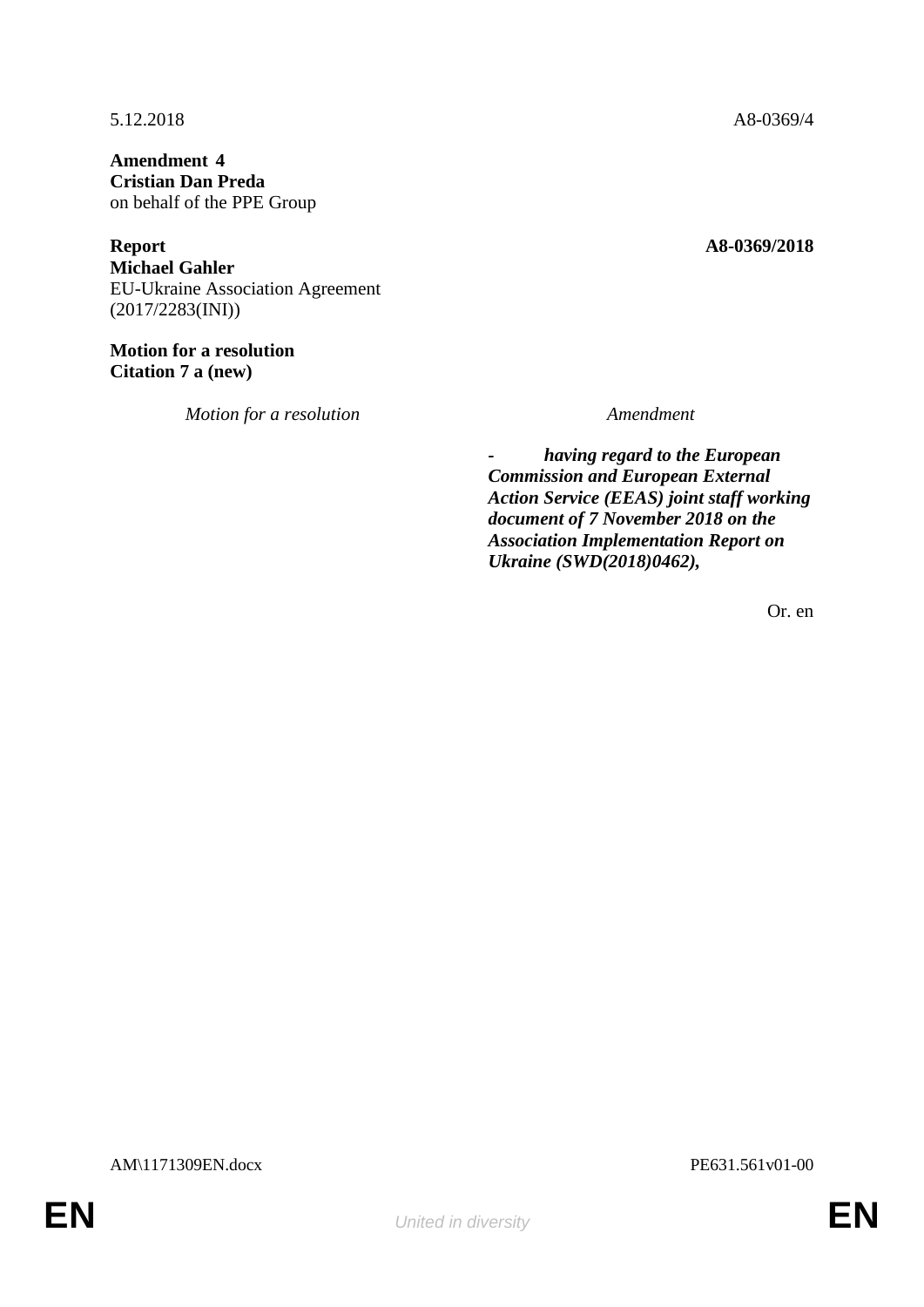5.12.2018 A8-0369/5

**Amendment 5 Cristian Dan Preda** on behalf of the PPE Group

**Report A8-0369/2018 Michael Gahler** EU-Ukraine Association Agreement (2017/2283(INI))

## **Motion for a resolution Recital J**

*Motion for a resolution Amendment*

J. whereas of *very serious concern is the highly volatile security situation in the Sea of Azov, which could easily escalate to an open conflict*; whereas the construction of the bridge over the Kerch Strait linking the illegally annexed Crimean peninsula with mainland Russia, which has been undertaken without Ukraine's consent and in clear violation of its sovereignty and territorial integrity, is to be condemned; whereas the excessive actions of the Russian Federation in the Sea of Azov, insofar as they breach international maritime law and Russia's own international commitments, are deplorable; whereas the excessive stopping and inspection of commercial vessels, including both Ukrainian ships and those with flags of third-party states, including ships under the flags of various EU Member States, is to be condemned;

J. whereas *on 25 November 2018 three Ukrainian Navy vessels conducting a routine transfer from Odessa to Mariupol were blocked, shot at and seized in international waters by the Russian Coast Guard; whereas a number of Ukrainian sailors were injured and 24 imprisoned and, as a result* of *this act by Russia, on 26 November a limited state of martial law was introduced in 10 regions of Ukraine for 30 days*; whereas the construction of the bridge over the Kerch Strait linking the illegally annexed Crimean peninsula with mainland Russia, which has been undertaken without Ukraine's consent and in clear violation of its sovereignty and territorial integrity, is to be condemned; whereas the excessive actions of the Russian Federation in the Sea of Azov, insofar as they breach international maritime law and Russia's own international commitments, are deplorable; whereas the excessive stopping and inspection of commercial vessels, including both Ukrainian ships and those with flags of third-party states, including ships under the flags of various EU Member States, is to be condemned;

Or. en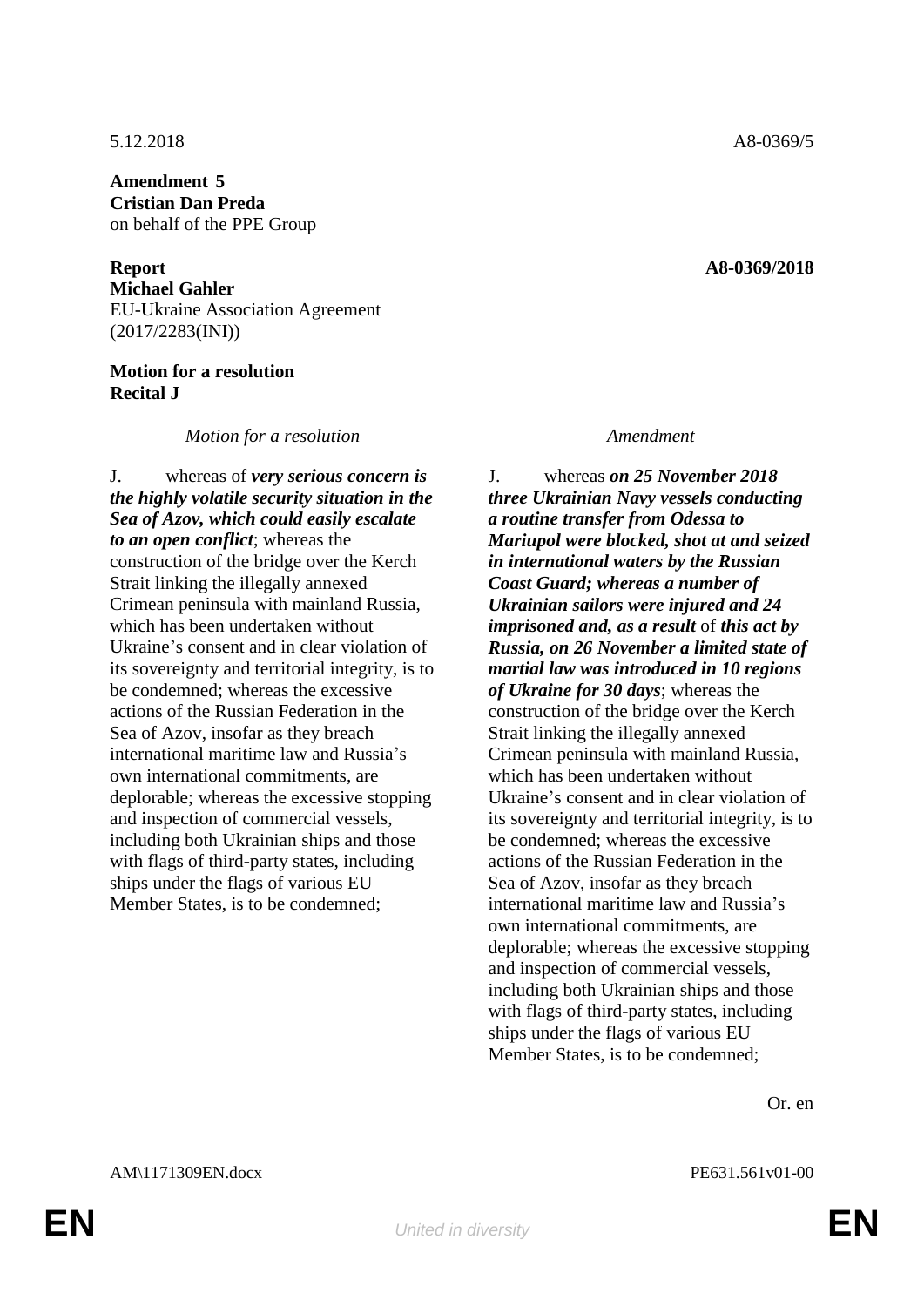**Amendment 6 Cristian Dan Preda** on behalf of the PPE Group

**Report A8-0369/2018 Michael Gahler** EU-Ukraine Association Agreement (2017/2283(INI))

**Motion for a resolution Recital J a (new)**

*Motion for a resolution Amendment*

*Ja. Whereas the Verkhovna Rada deserves credit for its wisdom in establishing a fine balance between better defence and guaranteeing democratic standards and the rule of law, as well as the separation of constitutional powers, when adopting the law on the imposition of martial law; whereas martial law has only been imposed in those regions of Ukraine that border Russia, the Sea of Azov, the Black Sea and the Moldovan region of Transnistria in which Russian troops are stationed; whereas limitations on fundamental freedoms and civil rights in those regions will only enter into effect if and when there is an attack by Russian land forces on Ukraine; whereas martial law will end on 26 December 2018;*

Or. en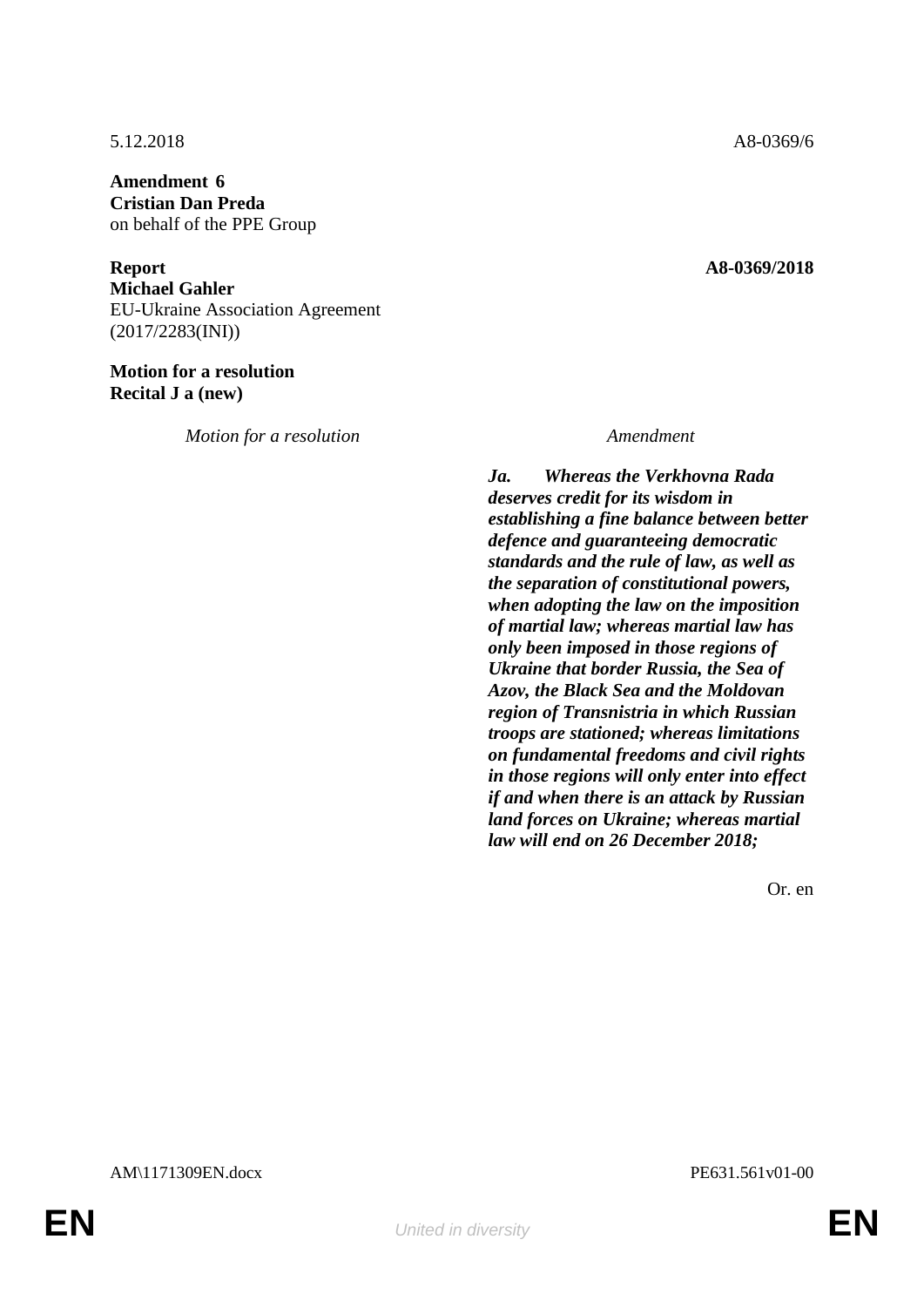**Amendment 7 Cristian Dan Preda** on behalf of the PPE Group

**Report A8-0369/2018 Michael Gahler** EU-Ukraine Association Agreement (2017/2283(INI))

**Motion for a resolution Paragraph 82 a (new)**

*Motion for a resolution Amendment*

*82a. Strongly condemns the deliberate act of aggression by the Russian Federation against Ukraine on 25 November in the Kerch Strait; demands the immediate and unconditional release of all Ukrainian vessels and sailors, who in the meantime should be treated as prisoners of war; calls on the EU and its Member States to introduce targeted sanctions if the Ukrainian servicemen are not released and if there is any further military escalation; underlines that there is no justification for such use of military might by Russia; expresses serious concern that this may constitute a creeping attempt to annex Ukraine's sovereign rights in the Sea of Azov with the aim of transforming it into a Russian 'internal lake' and exclusive military zone, and to put a stranglehold on the economy of south-east Ukraine; demands that Russia guarantee freedom of navigation through the Kerch Strait and in the Sea of Azov, which is ensured by international law; urges the OSCE and its Members to extend the mandate of the OSCE Special Monitoring Mission to the Sea of Azov; calls on the EU and its Member States to close access to EU ports for Russian ships coming from the Sea of Azov should Russia not re-establish*